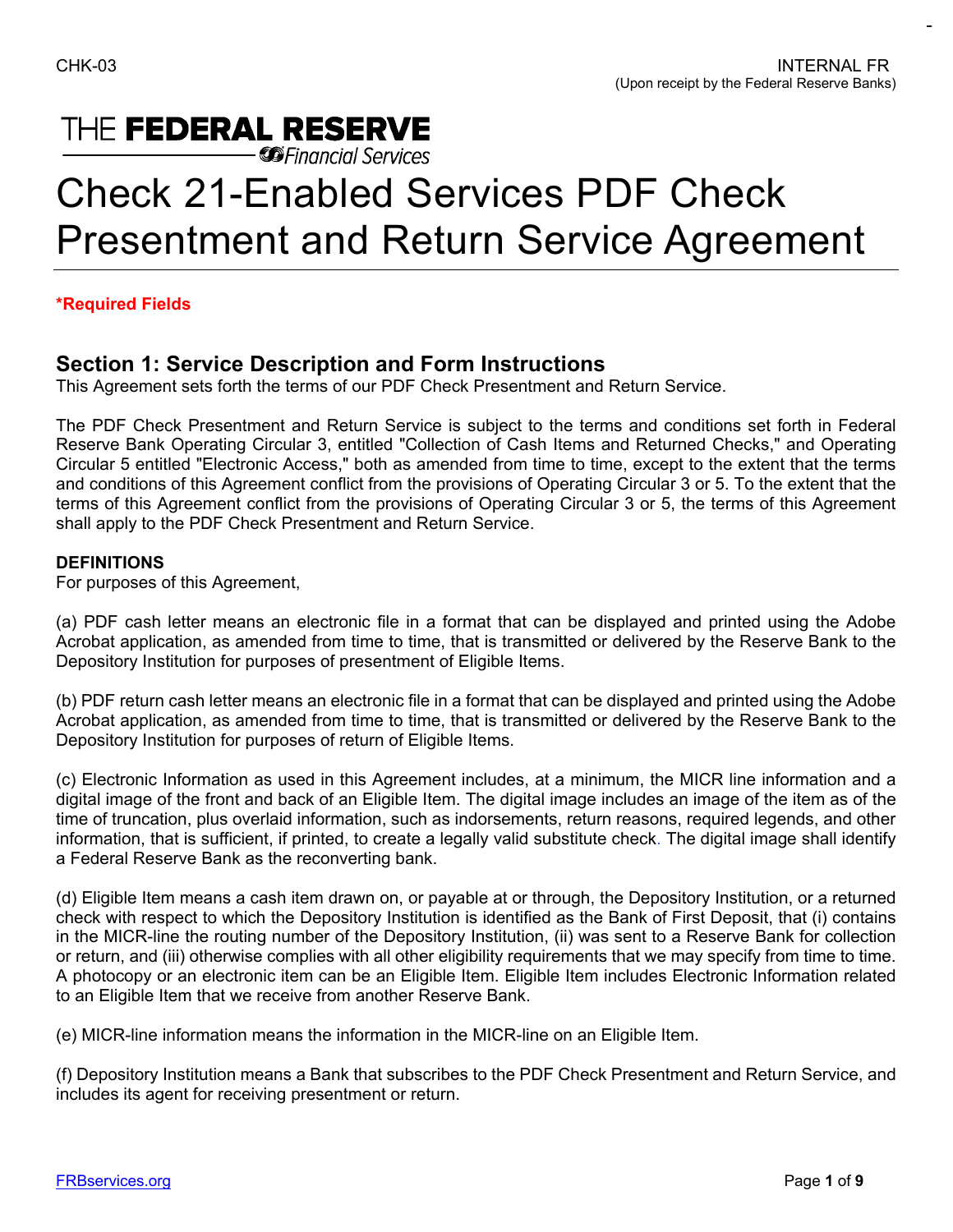#### **SERVICE DESCRIPTION**

 format that is compatible with the Adobe Acrobat application ("PDF" format). We transmit or deliver PDF cash letters and PDF return cash letters in accordance with our time schedule on each of our banking days that we receive an Eligible Item. If the Depository Institution is closed on a day that is a banking day for us, we make the A Reserve Bank captures certain Electronic Information obtained from each Eligible Item and we transmit or deliver the information to the Depository Institution in a PDF cash letter or in a PDF return cash letter that is in a information available for transmission on that day in accordance with Section 210.9(b) of Regulation J.

 electronic connection so as to permit us to present PDF cash letters and to return PDF return cash letters to it in The Depository Institution may establish a cut-off hour no earlier than 2:00 p.m. (local time for the location associated with the Depository Institution's routing number) for presentment of PDF cash letters. Regardless of any cutoff hour that may be established by the Depository Institution, the Depository Institution shall manage its a timely manner throughout the day. It is the responsibility of the Depository Institution to exercise due diligence to retrieve files that have been presented or returned and to identify and notify the Reserve Bank immediately in any instance in which the Depository Institution would reasonably expect to receive a presentment or return file but does not receive a presentment or return file. The Depository Institution shall give us prompt notice of its failure to receive a PDF cash letter and a PDF return cash letter on a day that is a banking day for both the Depository Institution and us.

 presentment or return of an Eligible Item occurs when the Electronic Information related to that Eligible Item Institution. Presentment or return of an Eligible Item is deemed to have occurred at the time of transmission if For purposes of Regulation J, Regulation CC, our Operating Circular 3, and any applicable state law, contained in a PDF cash letter or a PDF return cash letter is (i) transmitted to the Depository Institution, or (ii) written on the Reserve Bank's data storage device and in a form that is available for retrieval by the Depository the Electronic Information related to that Eligible Item is not received because of the failure of the Depository Institution to manage its electronic connection as required by paragraph 3.2 of this Agreement.

 The Depository Institution waives any right it may have to condition presentment or return on the exhibition or production of an Eligible Item presented or returned under this Agreement.

The Electronic Information related to an Eligible Item that is transmitted or delivered to a Depository Institution under this Agreement for purposes of presentment or return is not an "electronic item" as that term is used in Regulation J.

 sufficient to create a substitute check that meets all of the requirements of the Check 21 Act and its implementing The Reserve Bank warrants that the Electronic Information, if properly printed by the Depository Institution, is regulation, subpart D of Regulation CC.

Because the Electronic Information related to an Eligible Item does not constitute an electronic item, the Reserve Bank does not make any of the warranties or indemnities provided in Regulation J with respect to an electronic item, including but not limited to a warranty that the Electronic Information conforms to any technical standard that applies to an electronic item.

 act as the Reserve Bank's agent solely for the purpose of printing substitute checks from the Electronic Information contained in a PDF cash letter or a PDF return cash letter that the Reserve Bank presents or returns checks printed by the Depository Institution pursuant to this Agreement for purposes of the Check 21 Act and The Reserve Bank hereby authorizes the Depository Institution, and the Depository Institution hereby agrees, to to the Depository Institution pursuant to this Agreement. The Reserve Bank is the reconverting bank for substitute Regulation CC.

 The Depository Institution agrees to: (i) use and maintain its electronic connection in a manner that enables the available information resources to ascertain, on every banking day, whether the Reserve Bank has transmitted Reserve Bank timely to present and return PDF cash letters and PDF return cash letters; (ii) use all reasonably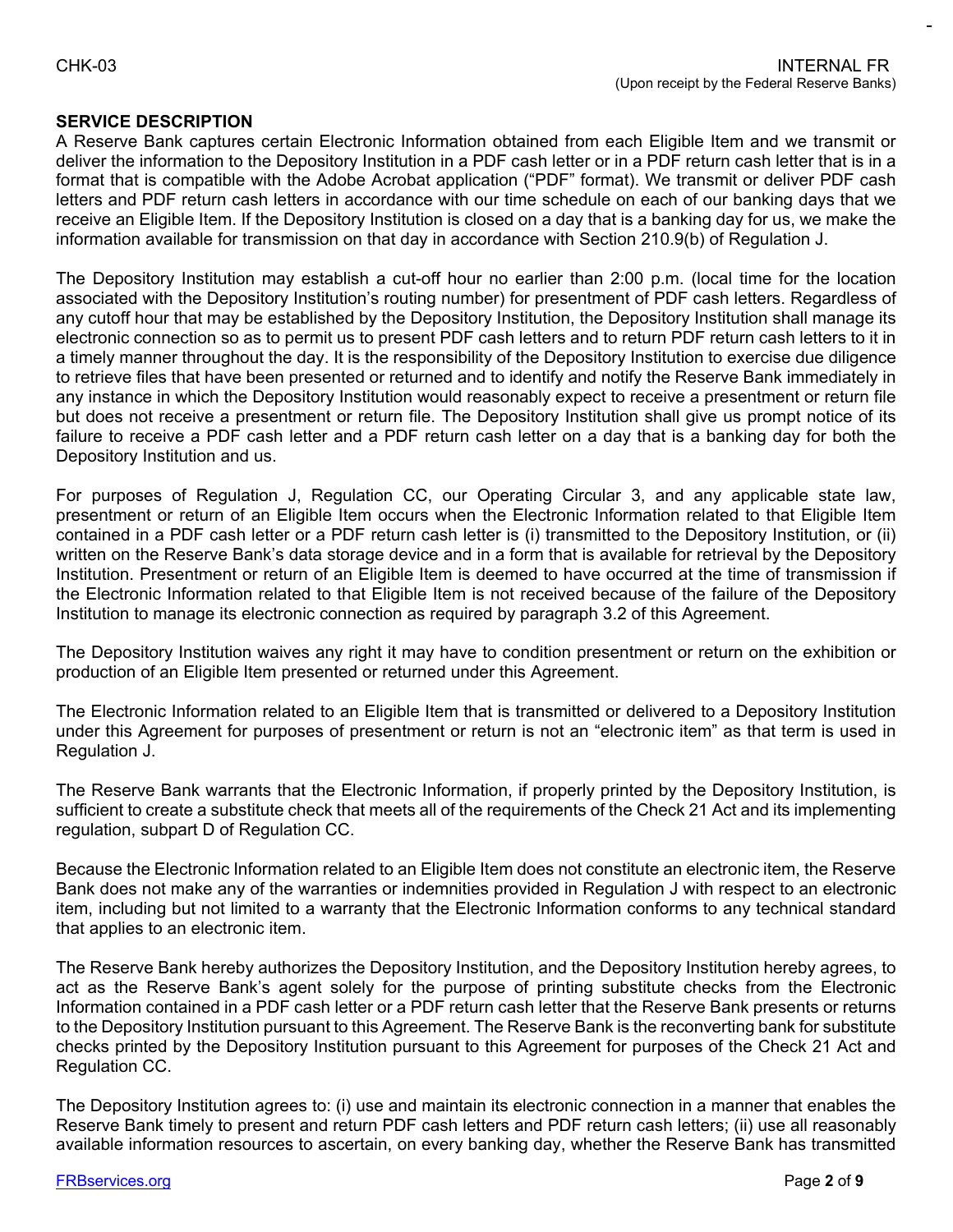substitute check in MICR ink; (iv) indemnify the Reserve Bank for any liability that results from the Depository and not the Electronic Information, for any subsequent transfer, presentment, return, or reclearing; (vi) notify the between images and MICR data, images that are clearly defective) in the Electronic Information received, or the or delivered, or attempted to transmit or deliver, a PDF cash letter and/or a PDF return cash letter; (iii) indemnify the Reserve Bank for any liability that results from the Depository Institution printing a substitute check from the Electronic Information for an Eligible Item that does not accurately represent all the information contained in the Electronic Information, including inaccuracies caused by smudging, smearing, or skewing in the printing process, failure to print both the front and the back of each substitute check; and failure to print the MICR line of each Institution printing a substitute check from the Electronic Information for an Eligible Item that is a duplicate of a substitute check already printed by the Depository Institution from that Information ; (v) use the substitute check Reserve Bank immediately regarding any failure to receive a PDF cash letter and a PDF return cash letter on a banking day, or any discrepancy or deficiency (including, but not limited to: item duplication, mismatches substitute checks printed, under this Agreement, and (vii) take reasonable measures to remedy any discrepancy or deficiency in the Electronic Information received, or the substitute checks printed, under this Agreement.

#### **COPIES**

 A Reserve Bank includes in the PDF cash letter or PDF return cash letter an image of the front and back of each Eligible Item. The Reserve Bank does not warrant that any such image of an Eligible Item is legible or usable for any purpose other than the printing of a legally valid substitute check.

#### **RETURN OF ELIGIBLE ITEMS**

If the Depository Institution wishes to return an Eligible Item that we presented under this Agreement, it must print a substitute check and handle the substitute check in the same manner as the Depository Institution would handle any other item that it wishes to return.

With respect to the return of an Eligible Item of \$5,000 or more presented under this Agreement, the Depository Institution is responsible for providing notice of nonpayment to the depositary bank under Section 229.33 of Regulation CC.

 A Reserve Bank assumes no responsibility for determining whether the Depository Institution has acted in a timely fashion in returning an item or providing notice of nonpayment to a depositary bank.

#### **RETENTION OF PAID ITEMS**

The Reserve Bank does not necessarily possess originals of Eligible Items that are presented under this Agreement, and if the Reserve Bank does possess the original of an Eligible item, the Reserve Bank in its discretion may retain the original for a short period. The Reserve Bank retains an electronic copy of each item presented in a PDF cash letter or returned in a PDF return cash letter for 13 months following the date of presentment or return (the "Retention Period").

#### **REQUESTS FOR ELIGIBLE ITEMS OR FOR INFORMATION**

 Depository Institution. After that time, the Reserve Bank is not able to remake or resend a PDF cash letter or Bank, and our sequence number for the item. It is the responsibility of the Depository Institution to prevent duplicative processing of, or posting from, files or information that the Reserve Bank provides in accordance with On the day of presentment or return, and for two Federal Reserve Banking Days thereafter, the Depository Institution may request that the Reserve Bank resend a PDF cash letter or a PDF return cash letter to the PDF return cash letter. During the remainder of the Retention Period, the Depository Institution may submit a request for an Eligible Item, if available, or a copy of an Eligible Item and its related information. The request must contain the recorded MICR-line information, the date the item was presented or returned by the Reserve this paragraph.

A Reserve Bank makes available an Eligible Item, if available, or a copy only as provided in the preceding paragraph, or in response to the order of a court of competent jurisdiction, a grand jury subpoena, or other legal process. If we believe that a Reserve Bank may be compelled to provide an item or a copy to other than the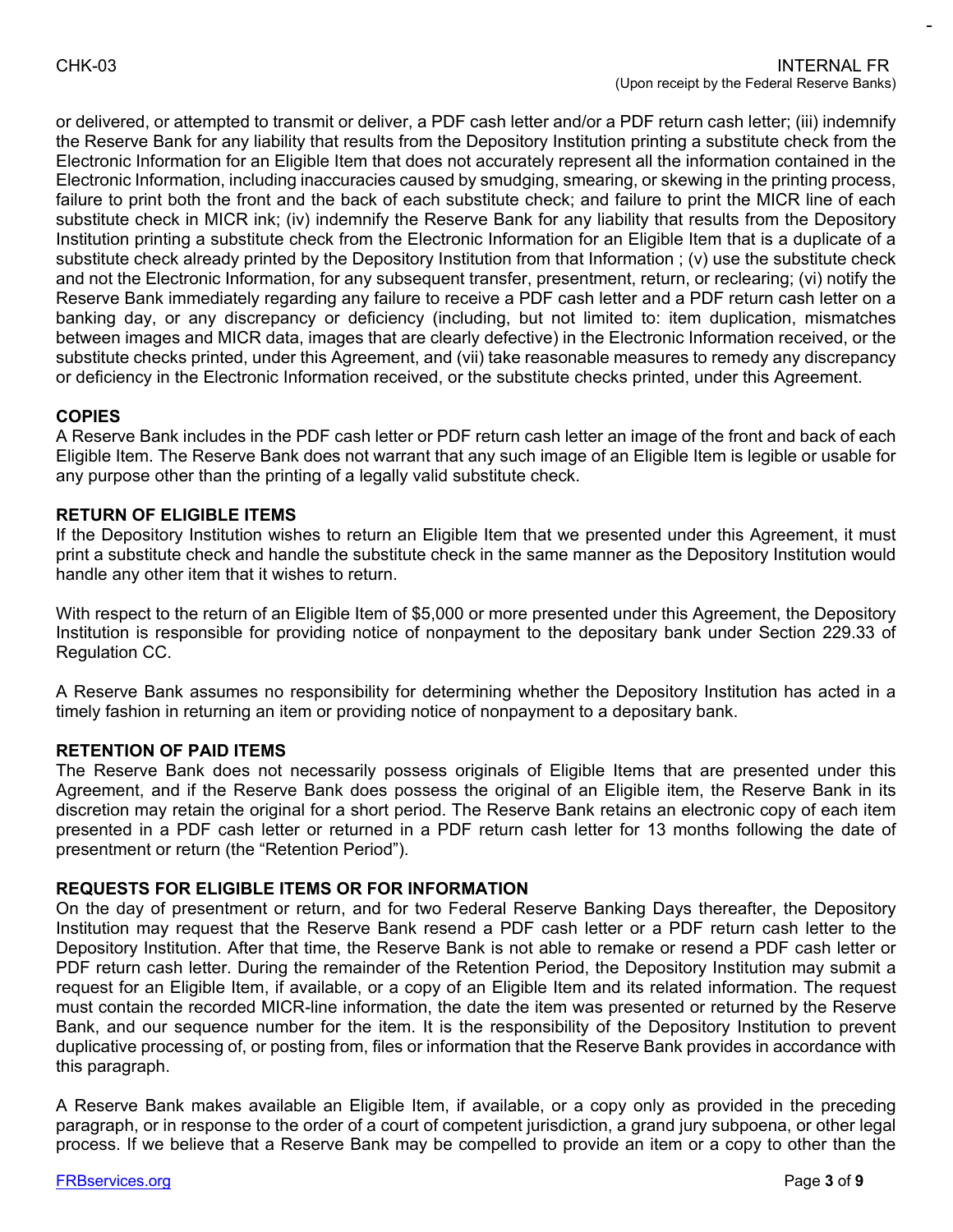Depository Institution, we will notify the Depository Institution unless we are prohibited by law from doing so. It is the Depository Institution's responsibility to assert any defense to production. The Depository Institution is responsible for the cost of producing any item or copy as well as the cost of defending against such production.

To request a resend of a PDF cash letter or a PDF return cash letter, the Depository Institution must contact the Reserve Bank's Check 21 Help Desk. To request an Eligible Item or a copy of an Eligible Item a Depository Institution must use the Reserve Bank's procedures for submitting an adjustment request using the "Original or Sufficient Copy" investigation type.

#### **TERMINATION**

 services provided hereunder by notice to the Depository Institution, if we, in our sole discretion, determine that We or the Depository Institution may terminate the services provided under this Agreement by giving not less than twenty banking days prior written notice to the other party. In addition, we may immediately terminate the the financial condition of the Depository Institution poses a risk to us, or if we terminate the Depository Institution's electronic access pursuant to Operating Circular 5.

#### **SETTLEMENT**

 of Eligible Items whose Electronic Information we have presented or returned to the Depository Institution of charge-back under Section 210.13 of Regulation J, a Reserve Bank may remove the item from its retention A Reserve Bank debits the account maintained or used by the Depository Institution for the total dollar amount pursuant to this Agreement on that day, as provided in Regulation J and our Operating Circulars. If a Reserve Bank does not receive payment in actually and finally collected funds for an Eligible Item and exercises its right files and return it.

#### **RELATION TO REGULATIONS J AND CC AND OPERATING CIRCULARS**

 This Agreement constitutes a special collection agreement as authorized by Regulation J and an electronic Operating Circular 3, and are also governed by Regulation J, Regulation CC, and our Operating Circular 5, as presentment and return agreement as authorized by Regulation CC. To the extent that the terms and conditions of this Agreement differ from the provisions of Regulation J, Regulation CC, or the Uniform Commercial Code, the provisions of this Agreement shall govern, and shall be binding on all parties to each Eligible Item, to the extent permitted by applicable laws and regulations. Except as specifically provided herein, the services we provide under this Agreement are performed in conjunction with the services we provide pursuant to our amended from time to time.

#### **LIMITS ON RESERVE BANK LIABILITY**

 A Reserve Bank's recording, transmitting, repairing or key entering MICR-line information shall not constitute an alteration of an item or a breach of any warranty imposed by law with respect to alteration of an item. In addition, a Reserve Bank is not responsible for determining whether an Eligible Item is properly payable, including but not limited to determining:

- (a) the genuineness of the signature of any drawer appearing on an Eligible Item;
- (b) whether any or all required signatures appear on an Eligible Item;
- (c) whether an Eligible Item is stale;
- (d) whether an Eligible Item is postdated;
- (e) whether an Eligible Item is properly indorsed or bears genuine indorsements; and
- (f) whether a stop payment order has been issued for an Eligible Item.

 other Reserve Bank is liable only to us, and only for its breach of the warranties expressly set forth herein, or for If another Reserve Bank records the Electronic Information that we transmit to the Depository Institution, the its own lack of good faith or failure to exercise ordinary care. If we fail to retain or to provide Electronic Information related to an Eligible Item as provided in paragraph 6 or 7 of this Agreement, our liability to the Depository Institution for such failure shall be limited to the amount of the fees paid by the Depository Institution to us specifically for the PDF Check Presentment and Return Service during the thirty day period immediately prior to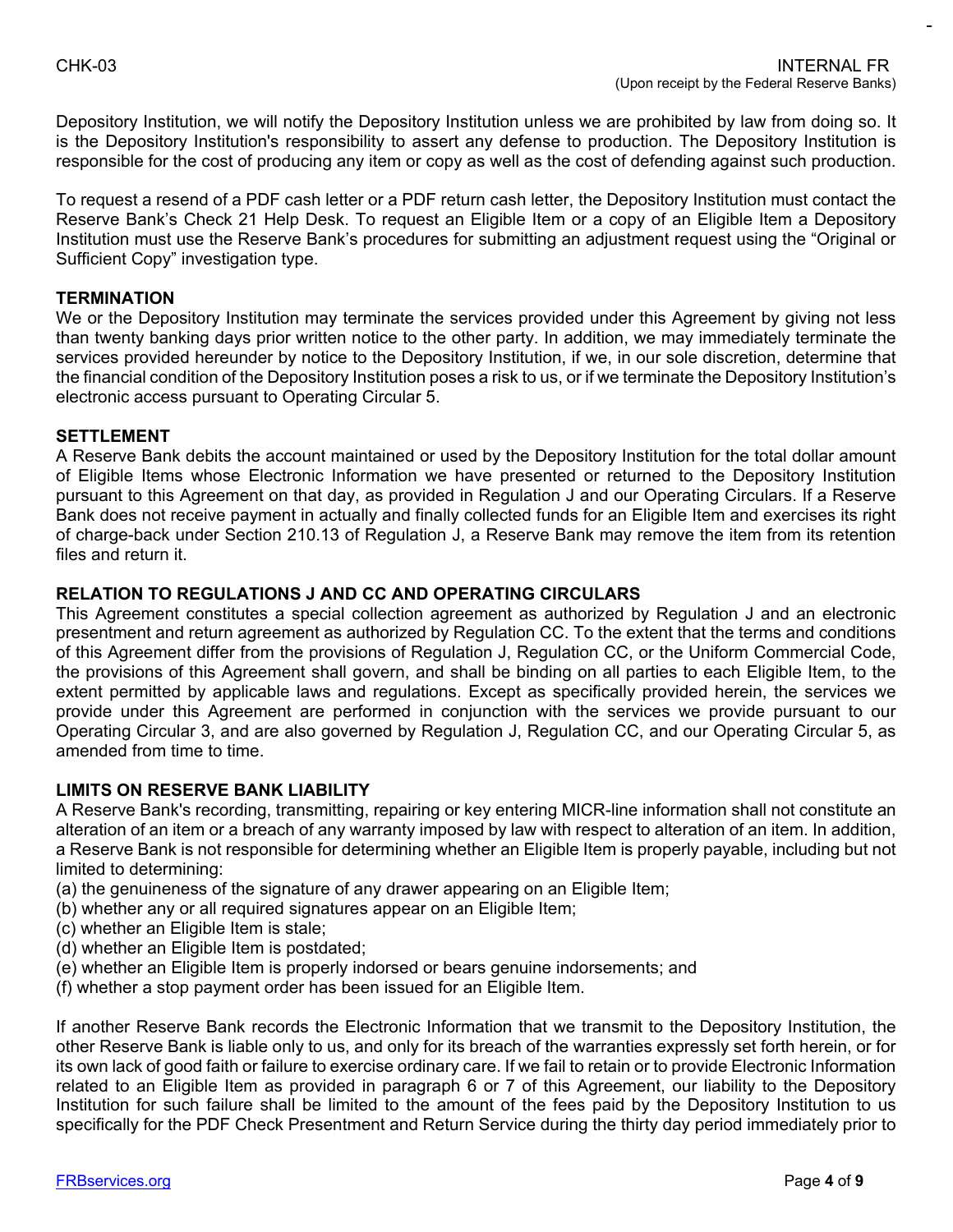the date of the alleged failure. The Depository Institution shall give us prompt written notice of any claim by or against it that may give rise to a claim against us.

#### **REJECT REPAIR SERVICES**

 because: (i) the MICR line on an item is difficult to read; or (ii) the MICR data from an item causes the item to The Reserve Bank will perform repair services with respect to the data contained in the MICR-line of Eligible Items presented to the Depository Institution. The Reserve Bank may repair or key enter MICR-line information fail a standard Reserve Bank edit routine.

 The Reserve Bank makes no warranties of any kind with respect to such services and hereby expressly disclaims In performing MICR repair or key entry services, the Reserve Bank acts as the Depository Institution's agent. any warranties or indemnities that arise by operation of law, except to the extent that any such warranty or indemnity cannot be disclaimed as a matter of law.

With respect to any action that the Reserve Bank takes to carry out a Depository Institution's instruction with respect to MICR repair or key entry services under this paragraph, the Reserve Bank shall be liable only to the Depository Institution, only for the Reserve Bank's lack of good faith or failure to exercise ordinary care, and only for the amount of damage actually caused by the Reserve Bank's failure to perform the requested service with good faith or ordinary care, but in no event shall the Reserve Bank's liability exceed the amount of any fees paid to the Reserve Bank by the Depository Institution specifically for the MICR repair or key entry service during the one month period immediately preceding the transaction or occurrence that gives rise to the claim for damages.

#### **INDEMNIFICATION BY DEPOSITORY INSTITUTION**

 Agreement, but excluding any claim, demand, loss, liability or expense that results from the Reserve Bank's The Depository Institution shall indemnify, hold harmless and defend the Reserve Bank from any claim, demand, loss, liability, or expense (including attorneys' fees and expenses of litigation) made against it by any person, or incurred by it, as a result of the Depository Institution's failure to carry out any of its obligations under this failure to exercise ordinary care or act in good faith. The Depository Institution's indemnification obligation shall survive the termination of services provided under this Agreement.

#### **FEES**

Fees for our PDF Check Presentment and Return Service are set forth in a fee schedule that we publish and amend from time to time. A Reserve Bank charges the fees to the Depository Institution.

#### **MISCELLANEOUS**

 emergency conditions, failure of equipment, or other circumstances beyond its control, the time for acting is If the Depository Institution or a Reserve Bank is delayed in acting beyond the time limits under this Agreement because of interruption of communication or computer facilities, suspension of payments by a bank, war, extended for the time necessary to complete the action, if the party exercises such diligence as the circumstances require.

#### **TERM OF THE AGREEMENT**

 the date on which the Reserve Bank begins to provide the PDF Check Presentment and Return Service. The Agreement will remain effective until the earlier of the following: (i) the date on which Operating Circular 3 is This Agreement becomes effective after the Depository Institution has signed and submitted the Agreement, on amended to include the PDF Check Presentment and Return Service; or (ii) the date on which the Depository Institution or the Reserve Bank terminates the Agreement in accordance with paragraph 8 above.

#### **For additional assistance completing and/or submitting this form, please contact Federal Reserve Bank Sales Support at 800-257-6701.**

 **Send completed forms to Customer Contact Center at:**  [ccc.bankservices@kc.frb.org](mailto:ccc.bankservices@kc.frb.org)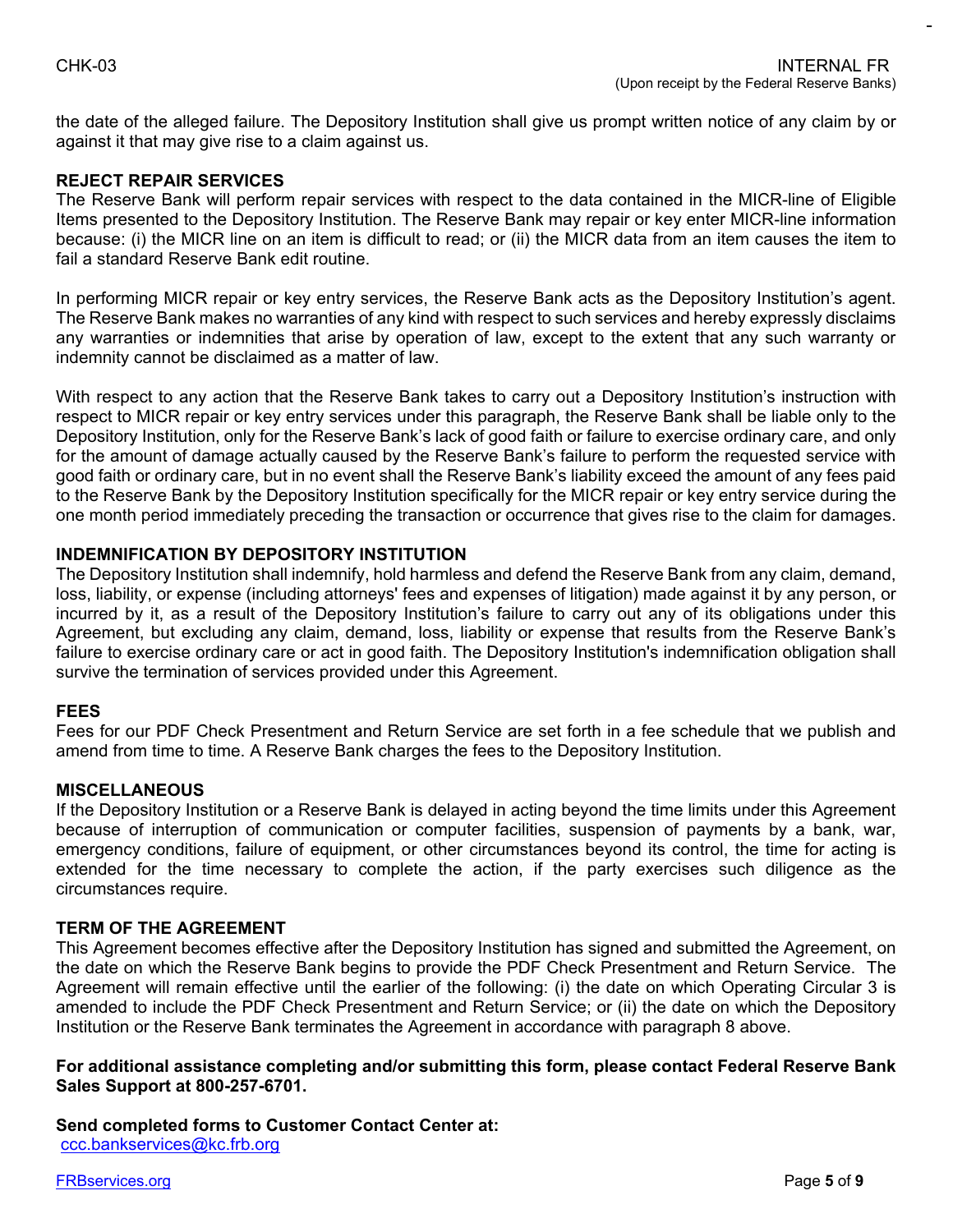-

## **Section 2: Customer Information**

| <b>Financial Institution Name*</b>            |              |       |    |      |           |
|-----------------------------------------------|--------------|-------|----|------|-----------|
| <b>Identification Number (RTN/ETI)*</b>       |              |       |    |      |           |
| $\sf F$ inancial Institution Address $^\star$ |              |       |    |      |           |
| <b>Financial Institution City*</b>            |              |       |    |      |           |
| <b>Financial Institution State*</b>           |              |       |    |      |           |
| <b>Financial Institution Zip Code*</b>        |              |       |    |      |           |
| <b>Contact Name*</b>                          | First        |       | MI | Last |           |
| <b>Contact Phone Number*</b>                  | Country Code | Phone |    |      | Extension |
| <b>Contact Email Address*</b>                 |              |       |    |      |           |

## **Section 3: Service Information**

*may* vary from **Requested Effective Date\*** *(Actual effective date may vary from requested date.)* 

#### **Service Change Checklist\***

Designate the Check 21 services below that are being added, deleted, or modified.

| <b>Check the</b><br>appropriate<br>boxes below | <b>Instructions/Requirements</b>                                                       |
|------------------------------------------------|----------------------------------------------------------------------------------------|
|                                                | <b>PDF Return Item Delivery</b><br>Complete pages 5 and 6, and Sections 3.1 and 4.     |
|                                                | <b>PDF Forward Item Presentment</b><br>Complete pages 5 and 6, and Sections 3.2 and 4. |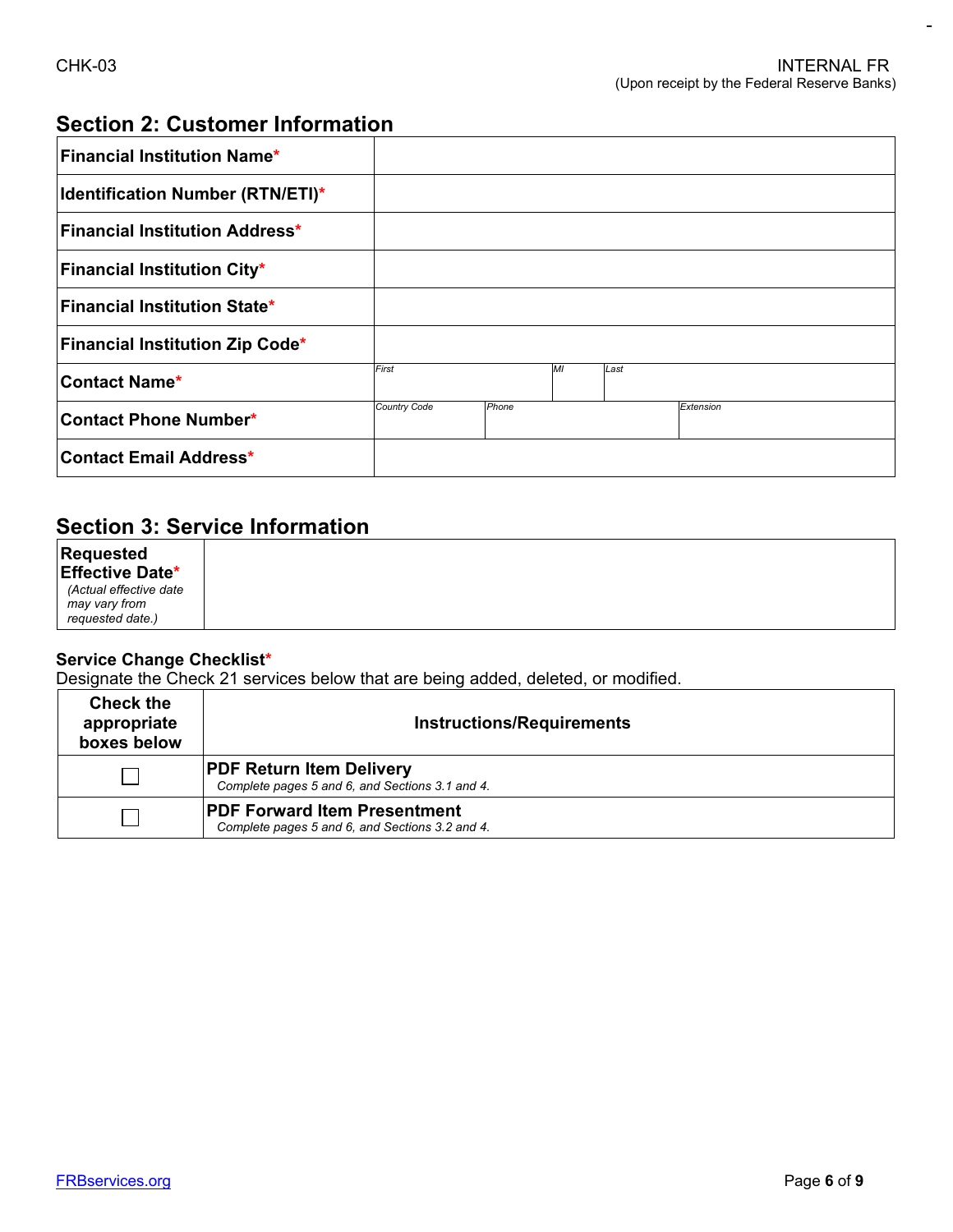#### **3.1 Check 21 Services PDF Return Item Delivery Enrollment**

| <b>Action</b>                           | Add<br>Modify<br>Delete |
|-----------------------------------------|-------------------------|
| <b>PDF Return Item Delivery Option:</b> | <b>PDF Returns</b>      |

#### **Primary Destination RTN**

| <b>Primary Destination RTN</b><br>(01 Record in the ICL file) |                                                                                                   |
|---------------------------------------------------------------|---------------------------------------------------------------------------------------------------|
| <b>Files will be transmitted to:</b>                          | Self<br>Agent<br>(Agency Agreement Required and the Agent RTN/ETI must be listed in field above.) |

#### **Authorized RTN for Settlement \*\***

\*\* OC1, Appendix 2 - Transaction & Service Fee Settlement Authorization must be on file for proper processing.

| <b>PDF Return Item Delivery Settlement</b><br><b>RTN</b> |  |
|----------------------------------------------------------|--|
|----------------------------------------------------------|--|

#### **Additional RTN(s) for Check Activity**

List any additional RTN(s) that should be set up for PDF Return Item Delivery.

#### **Special Instructions/Comments**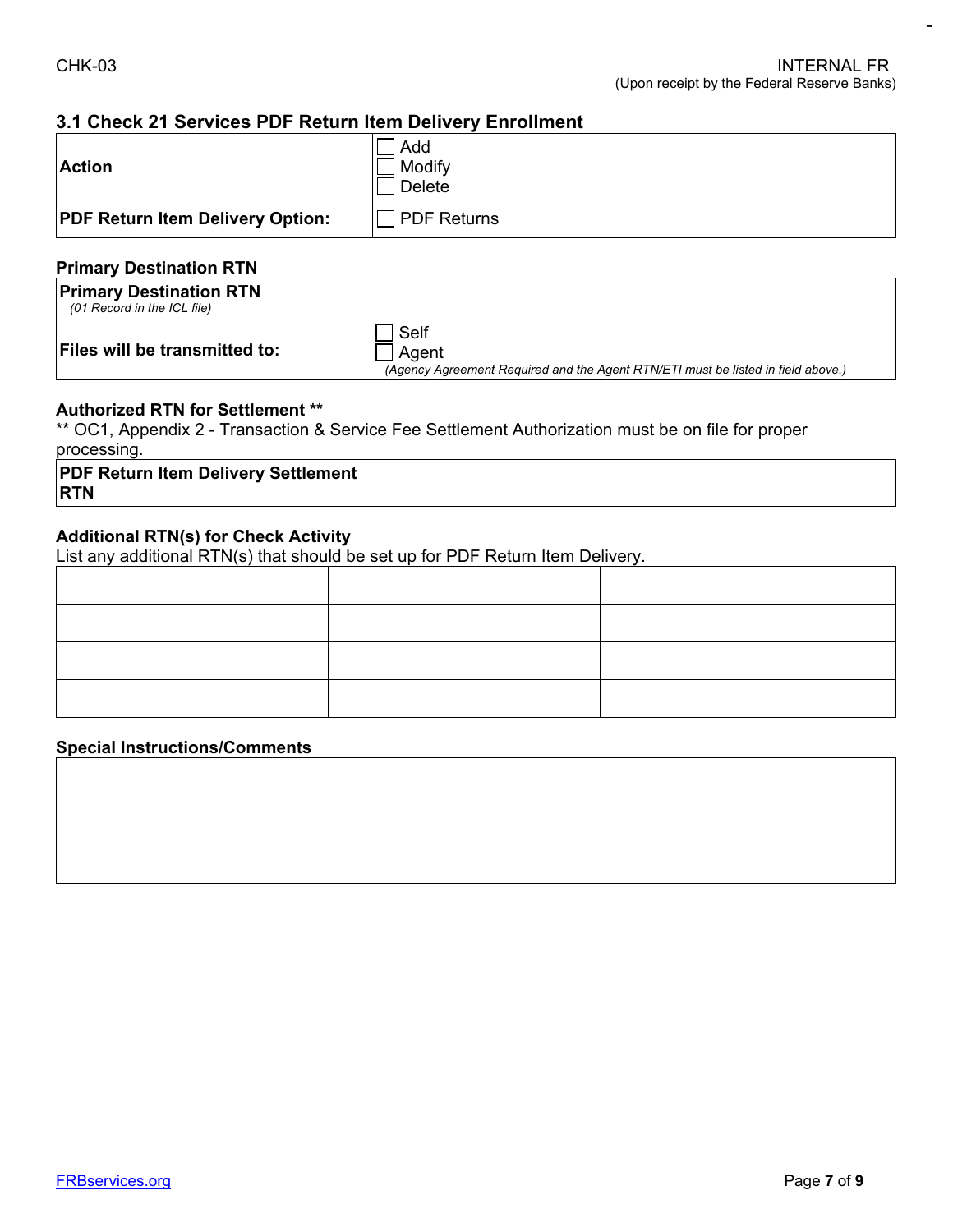#### **3.2 Check 21 Services PDF Forward Item Presentment Enrollment**

| <b>Action</b>                                         | Add<br>Modify<br>Delete |
|-------------------------------------------------------|-------------------------|
| <b>PDF Forward Item Presentment</b><br><b>Option:</b> | PDF Forward             |

#### **Primary Destination RTN**

| <b>Primary Destination RTN</b><br>(01 Record in the ICL file) |                                                                                                   |
|---------------------------------------------------------------|---------------------------------------------------------------------------------------------------|
| <b>Files will be transmitted to:</b>                          | Self<br>Agent<br>(Agency Agreement Required and the Agent RTN/ETI must be listed in field above.) |

#### **Authorized RTN for Settlement \*\***

\*\* OC1, Appendix 2 - Transaction & Service Fee Settlement Authorization must be on file for proper processing.

#### **Additional RTN(s) for Check Activity**

List any additional RTN(s) that should be set up for PDF Forward Item Presentment.

#### **Special Instructions/Comments**